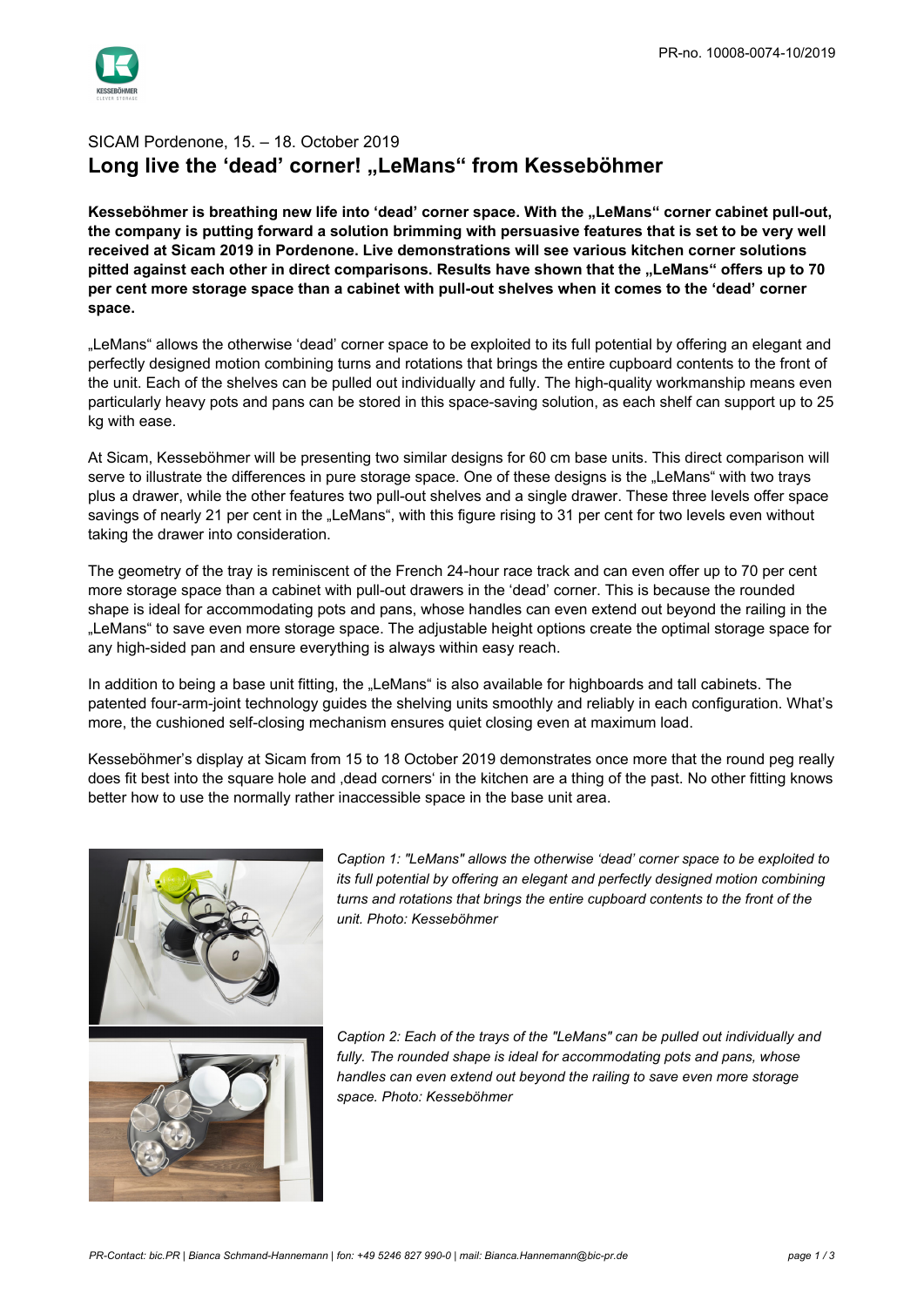



*Caption 3: "LeMans" demonstrates once more that the round peg really does fit best into the square hole and 'dead corners' in the kitchen are a thing of the past. No other fitting knows better how to use the normally rather inaccessible space in the base unit area. Photo: Kesseböhmer*

*Caption 4: In addition to being a base unit fitting, the "LeMans" is also available for highboards and tall cabinets. The patented four-arm-joint technology guides the shelving units smoothly and reliably in each configuration. What's more, the cushioned self-closing mechanism ensures quiet closing even at maximum load. Photo: Kesseböhmer*

*Caption 5: The high-quality workmanship means even particularly heavy pots and pans can be stored in the "LeMans" space-saving solution, as each shelf can support up to 25 kg with ease. Photo: Kesseböhmer*